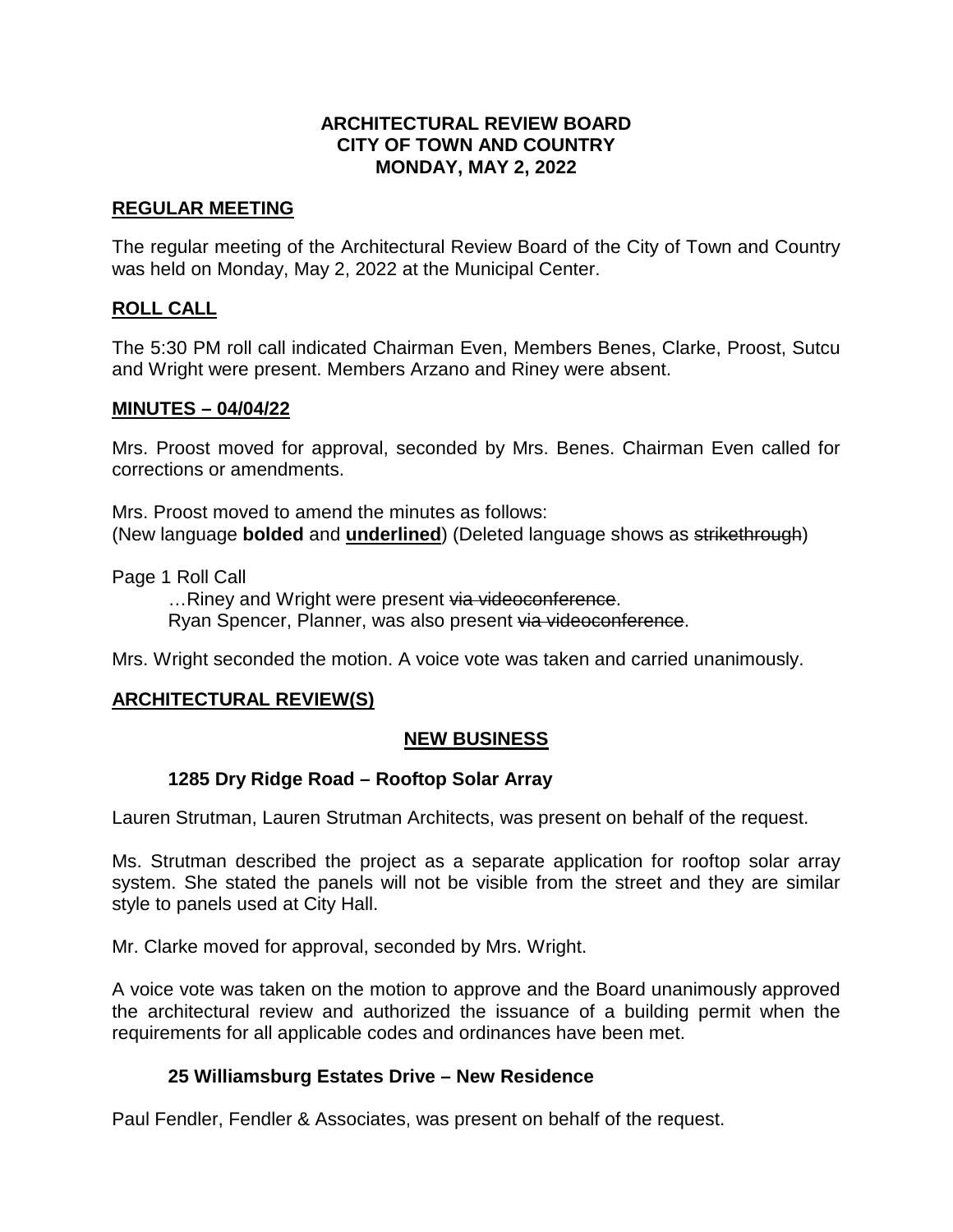Architectural Review Board Page 2 of 4 May 2, 2022

Mr. Fendler described the project as a 5,000 sq. ft. house. Samples of the white brick, limestone accents and shingles were shown.

Chairman Even called for public comment.

Hearing none, Mrs. Proost moved for approval, seconded by Mrs. Wright.

A voice vote was taken on the motion to approve and the Board unanimously approved the architectural review and authorized the issuance of a building permit when the requirements for all applicable codes and ordinances have been met.

## **2143 N Ballas Road – Non-Residential Addition**

Mike Keller, Christner Architects, was present on behalf of the request.

Mr. Christner described the project as a porte cochere on the west side between the building and the parking lot and the addition won't be seen from the Ballas Road.

Mrs. Proost suggested adding planters to add more landscaping and break up the mass.

In response to Mrs. Wright, Mr. Christner explained the height difference for the porte cochere is for a fire truck to be able to drive through. He also stated they tried to create symmetry with the church and the existing walkway but they can create a pathway through the median for accessibility.

Mrs. Proost moved for approval with a recommendation that a pathway be added through the median for accessibility between the building and parking lot. Mr. Sutcu seconded the motion.

A voice vote was taken on the motion to approve and the Board unanimously approved the architectural review and authorized the issuance of a building permit when the requirements for all applicable codes and ordinances have been met.

## **1241 Takara Court – Residential Addition**

Tom Unckrich, owner, was present on behalf of the request.

Mr. Unckrich described the project as a garage addition with a high bay. He stated the addition was designed to keep in line with the architecture of the house.

Chairman Even called for public comment.

Hearing none, Mrs. Proost moved for approval, seconded by Mr. Clarke.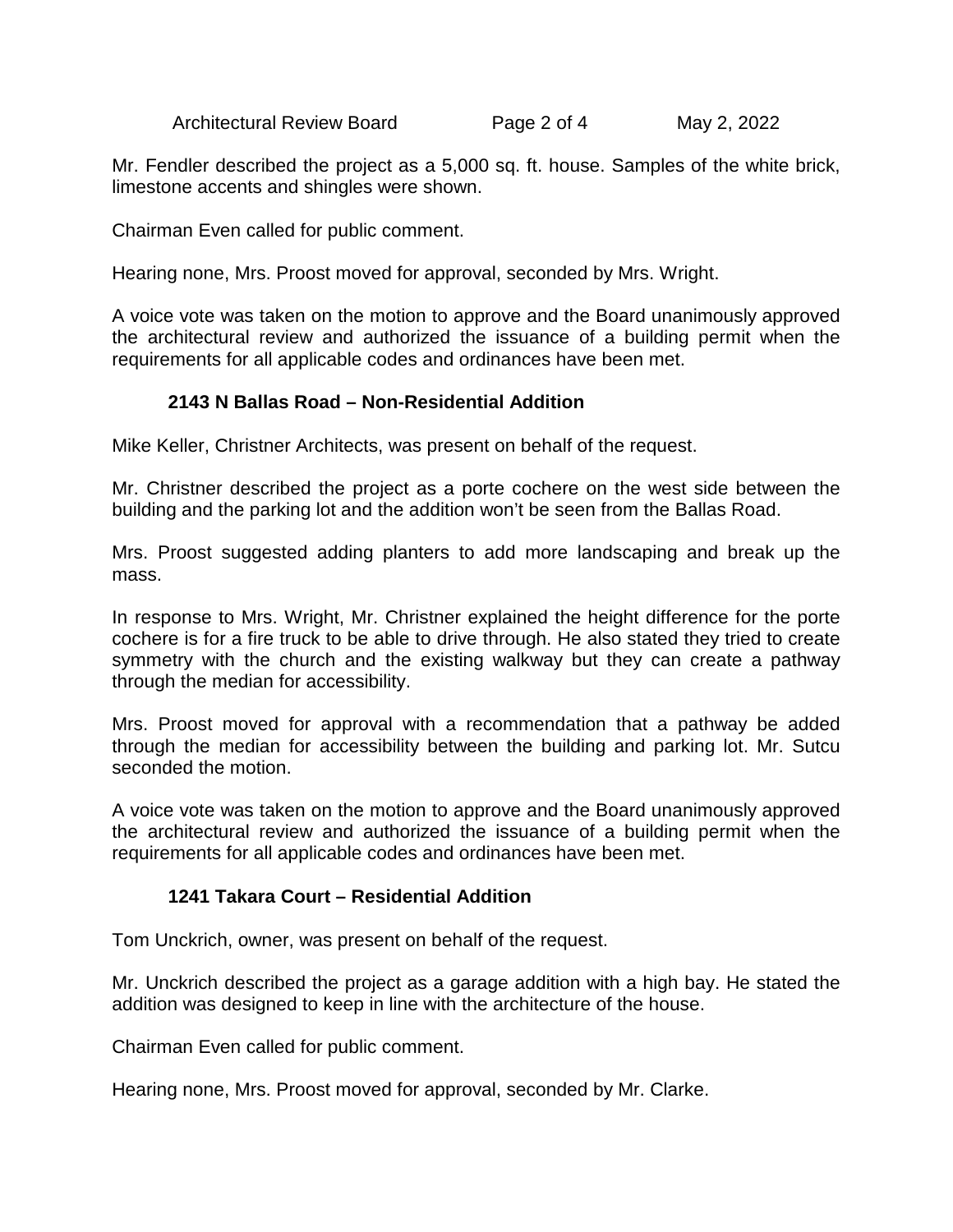Architectural Review Board Page 3 of 4 May 2, 2022

A voice vote was taken on the motion to approve and the Board unanimously approved the architectural review and authorized the issuance of a building permit when the requirements for all applicable codes and ordinances have been met.

## **12051 Gailcrest Lane – Accessory Structure**

Debra and Bob Hellmann, owners, were present on behalf of the request.

Mrs. Wright commented for the record that she knows and is friends with the owners.

Mrs. Hellmann described the project as a pavilion to replace a 30 year old gazebo. She stated the pavilion would also include a limestone fireplace.

Chairman Even called for public comment.

Hearing none, Mr. Clarke moved for approval, seconded by Mr. Sutcu.

A voice vote was taken on the motion to approve and the Board unanimously approved the architectural review and authorized the issuance of a building permit when the requirements for all applicable codes and ordinances have been met.

#### **13915 Santenay Court – Residential Addition**

Mike Dinzebach, Dinzebach Construction, was present on behalf of the request.

Mr. Dinzebach described the project as a covered rear patio structure for more usable space. He explained the roof and finishes for the addition would match the existing house.

Mrs. Wright moved for approval, seconded by Mrs. Proost.

A voice vote was taken on the motion to approve and the Board unanimously approved the architectural review and authorized the issuance of a building permit when the requirements for all applicable codes and ordinances have been met.

## **13731 Belcrest Court – Accessory Structure (Façade Amendment)**

Jeff Bernstein, Jeffrey Homes, was present on behalf of the request.

Mr. Bernstein described the project as an amendment to a previously approved horse stable.

In response to Chairman Even, Ms. Lowell provided a copy of the previously approved Architectural Review and explained the change was for the exterior materials.

Mr. Sutcu moved for approval, seconded by Mrs. Proost.